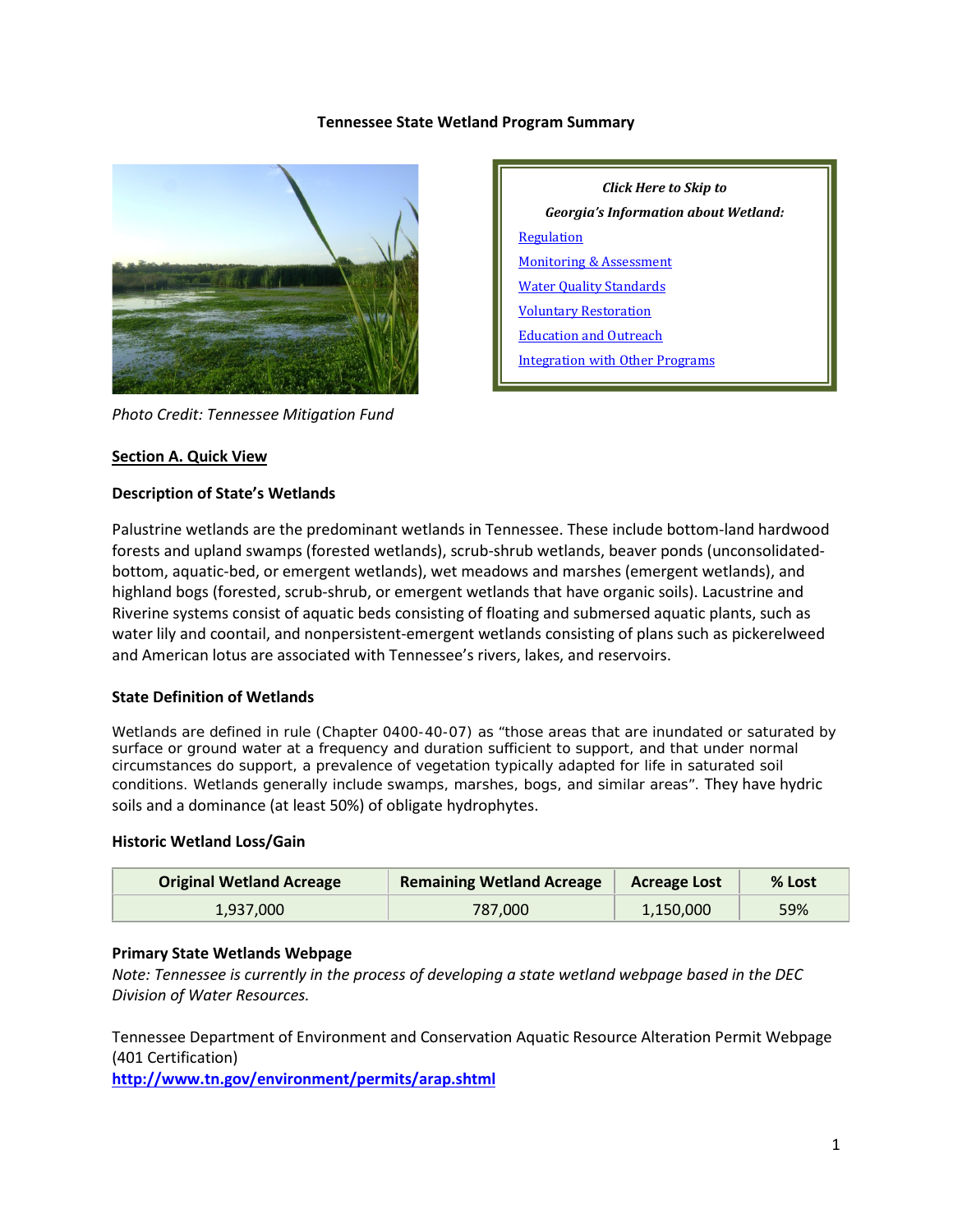# **State Wetland Program Plan**

Tennessee does not have a state wetland program plan. The state in is the process of developing a new plan, which is expected to be complete in early summer 2015.

# **No Net Loss/Net Gain Goal**

• The Rules of the Tennessee Water Quality Control Board (Chapter 1200-4-7) establish a standard of no net loss of water resource value in permitting alterations of streams and wetlands through either §401 Certifications or state Aquatic Resource Alteration Permits

# **State Resources for Wetland Work**

| <b>State</b><br><b>Name</b> | Core element #1:<br><b>Regulation</b>                                                  | <b>Core Element #2:</b><br><b>Monitoring and</b><br>Assessment | <b>Core Element #3:</b><br><b>Wetland Water</b><br><b>Quality Standards</b>           | <b>Core Element #4:</b><br><b>Voluntary</b><br>Wetland<br><b>Restoration</b> |
|-----------------------------|----------------------------------------------------------------------------------------|----------------------------------------------------------------|---------------------------------------------------------------------------------------|------------------------------------------------------------------------------|
| <b>Agency</b>               | <b>TDEC Division of Water</b><br><b>Resources</b>                                      | TDEC – DWR<br><b>Regional Field</b><br><b>Offices</b>          | TDEC - DWR<br>(Several periods<br>during year that<br>staff worked on<br>this effort) | TDEC- DWR (Field<br>office)                                                  |
| <b>Amount</b>               | Unknown                                                                                |                                                                |                                                                                       |                                                                              |
| Source(s)                   | General funds, wetland<br>permitting fees, EPA<br>program development<br>grants        | EPA program<br>development<br>grants                           |                                                                                       | Healthy watershed<br>program's funding<br>source                             |
| <b>FTE</b>                  | ~5.5 FTE* (Central)<br>~5 FTE (Regional Field<br>Offices - Hired as permit<br>writers) | 0.5 FTE Combined<br>between regional<br>offices                | $0.1$ FTE                                                                             | 3 FTE                                                                        |

*\*Central office staffing = 1 FTE admin (public notices); 1 FTE Manager; 3+FTE wetland alteration permits*

# **State Permitting Fees**

| <b>State Permitting Fee</b> | <b>State Name</b>                                            |
|-----------------------------|--------------------------------------------------------------|
| Yes/No                      | <b>YFS</b>                                                   |
| Amount (range)              | \$50-\$5,000 (+ annual maintenance fee for applications open |
|                             | longer than one year)                                        |
| Agency                      | Department of Environment and Conservation                   |

# **Innovative Features**

Tennessee uses a matrix that weights the amount of infraction with the severity of impacts.

# **Models and Templates**

Unknown.

# <span id="page-1-0"></span>**Section B. Regulation**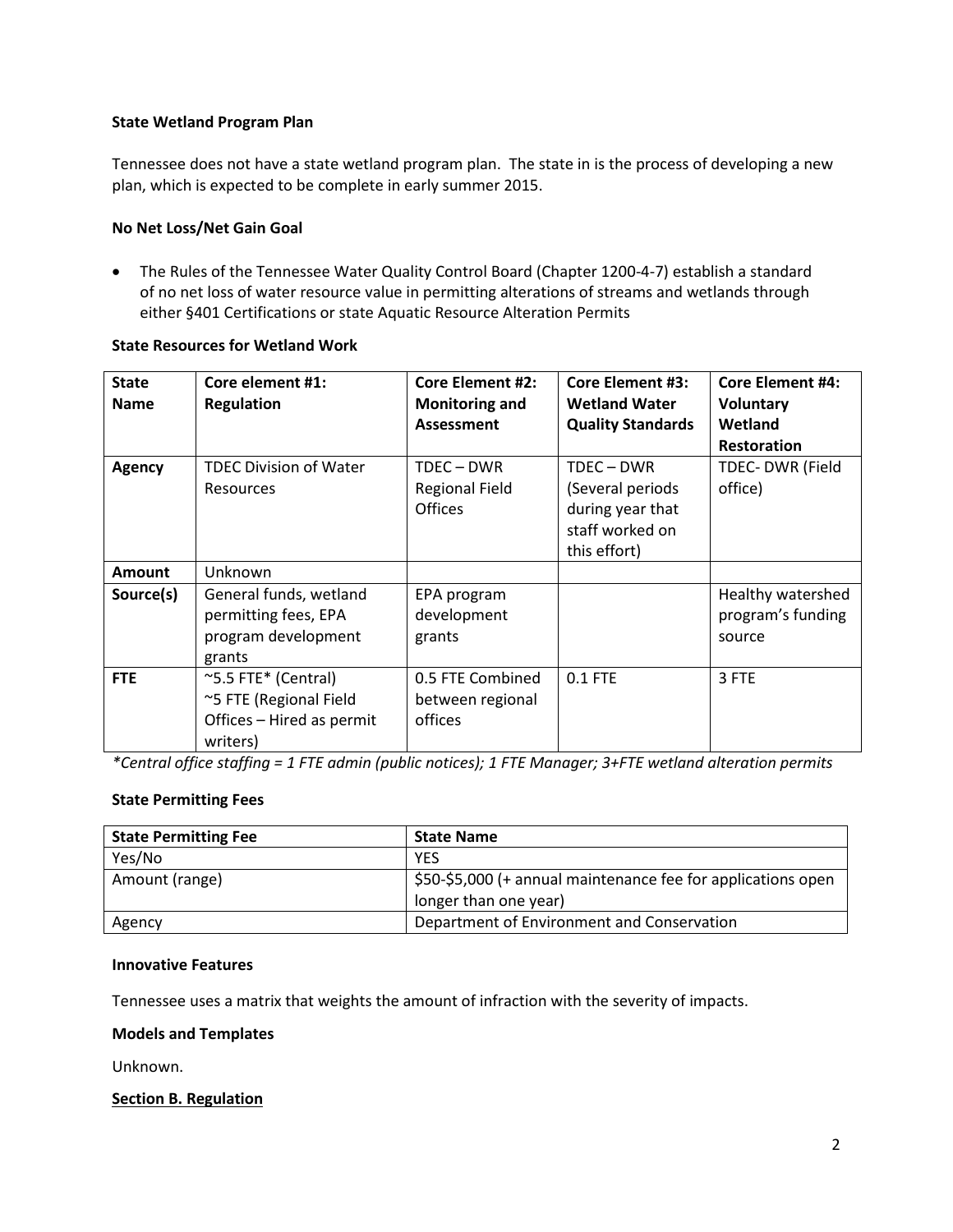### **How are Wetlands Regulated in Tennessee?**

Wetlands are regulated under the Tennessee Water Quality Control Actof 1977. The Act and the corresponding Aquatic Resources Alteration Rule establish the state's Aquatic Resources Alteration Permit (ARAP) program that regulates wetlands and wetland activities apart from those covered by individual §404 permits. The state provides protection for wetlands through its Section 401 Water Quality Certification efforts and state Aquatic Resource Alteration Permits. A §401 certification affirms that the discharge would not violate Tennessee's water quality standards. The application process for a §401 certification is the same as the ARAP process.

In 2000, rules for implementation of the Tennessee §401 Certification and state Aquatic Resource Alteration Permit program were formally adopted. The rules specifically define wetlands as a category of waters of the state and establish a "no net loss of water resource value" standard for permitting

This program covers many activities that do not require 404 permits (draining, ditching, etc.). Since the definition of waters of the state in The Tennessee Water Quality Control Act of 1977 is much broader than the federal definition of waters of the U.S., many wetlands not subject to federal regulation are still protected by state law and regulations. The state is currently implementing its Wetlands Conservation Strategy to offer greater administrative protection to wetlands.

Physical alterations to waters of the state that require either an ARAP or a §401 water quality certification include: dredging, excavation, channel widening, or straightening; bank sloping; stabilization; channel relocation; water diversions or withdrawals; dams, weirs, dykes, levees or other similar structures; flooding, excavating, draining and/or filling a wetland; road and utility crossings; and structural fill.

|  | <b>Wetland Delineation</b> |
|--|----------------------------|
|--|----------------------------|

| <b>Delineation Guidance</b> | Yes | <b>No</b> | <b>Detail</b> |
|-----------------------------|-----|-----------|---------------|
| Use State's Own Method      |     | χ         |               |
| Use Corps' 87 Manual and    |     |           |               |
| <b>Regional Supplement</b>  |     |           |               |
| Other (Please describe)     |     | v         |               |
|                             |     |           |               |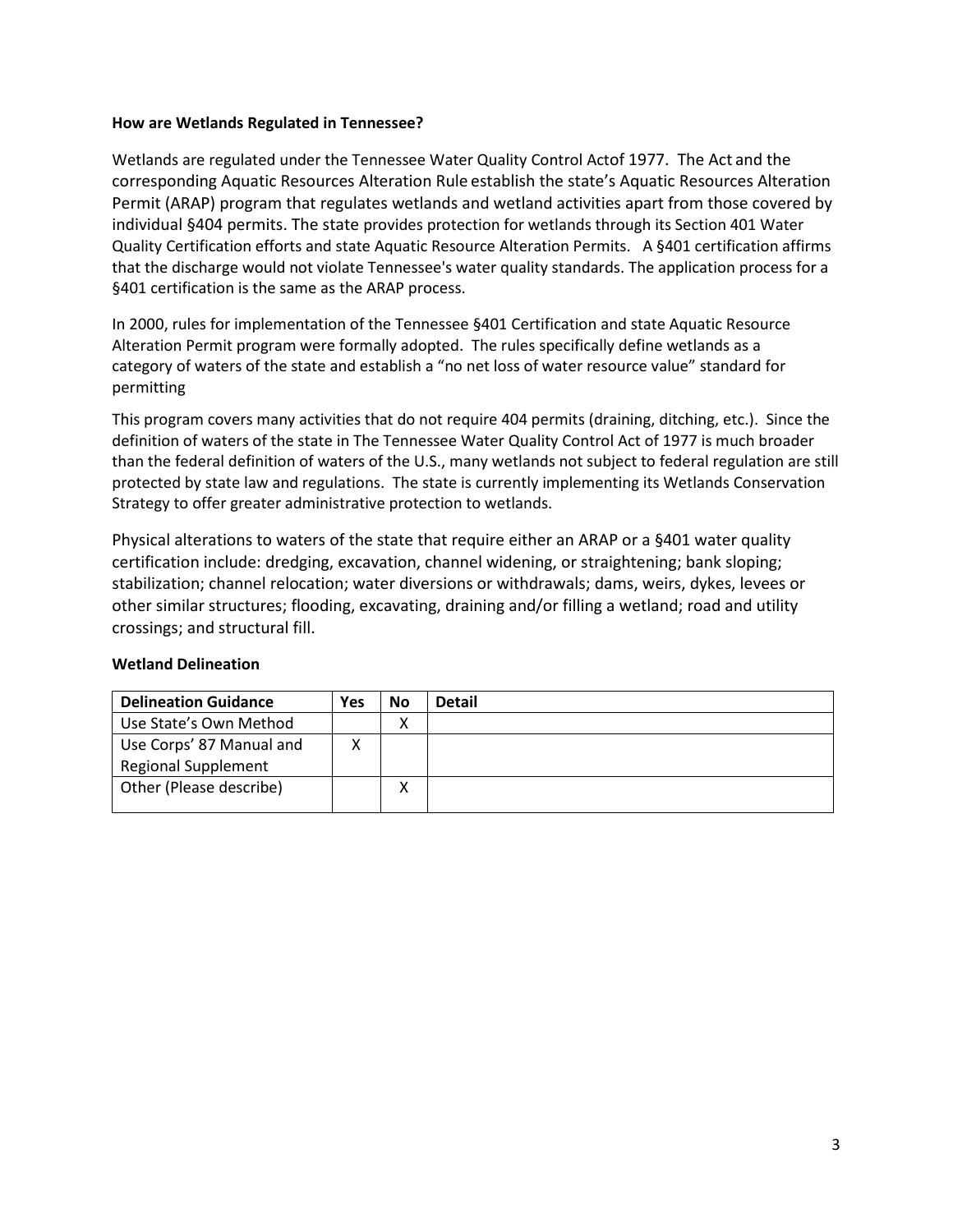### **Evaluation Methodology**

The State uses the Tennessee Rapid Assessment Method (RAM) for most projects. It is both accurate and fast at the same time. The RAM is based on the state's HGM. It was developed using Wetland Program Development Grants. When detailed evaluation is necessary, the hydrogeomorphic (HGM) method is used. However, detailed HGM models have not been developed for all wetland types. The state is in the process of defining and refining reference wetlands, trying to keep up with the types of wetlands in the state's different ecoregions.

### **Exempted Activities**

Only agricultural and forestry activities are exempted; any other activities that affect wetlands must receive a permit.

### **Special Provisions for Agriculture and Forestry**

Agricultural and forestry activities are exempted.

#### **Penalties and Enforcement**

The state assesses civil penalties for violations of the Water Quality Act for activities in wetlands (unpermitted fill, drainage, violation of §401 permit conditions, etc). Civil penalties can be imposed in amounts of up to \$10,000 per day. Typically, though, these penalties range between \$3,500 and \$15,000 per offender.TDEC has an Enforcement Section that handles wetland issues, but the responsibility to follow-up with enforcement orders lies with the Division of Water Pollution Control's permit writers. Additionally, the state uses an innovative matrix to weight the amount of infraction based on the severity of impacts.

# **Permit Tracking**

TDEC uses WaterLog a public portal to a database that tracks every application. The public has access to this data. TDEC's data viewer spatially represents streams, wetlands, and permitting impacts. The state is in the process of developing an exceptional streams and wetlands GIS layer that represents all compensatory mitigation sites.

#### **State General Permit (statewide vs. regional coverage)**

| <b>Permit Coverage</b>          | Yes | <b>No</b> | <b>Detail (Type of Permit)</b> |
|---------------------------------|-----|-----------|--------------------------------|
| Regional General Permit         |     |           |                                |
| <b>Statewide General Permit</b> |     |           |                                |

*Other:* Tennessee currently has 17 General Aquatic Resource Alteration Permits that can be used to authorize a variety of minor impact activities in streams and wetlands. The DE&C Division of Water Resources has issued the following general permits:

<http://www.tn.gov/environment/permits/arapgps.shtml>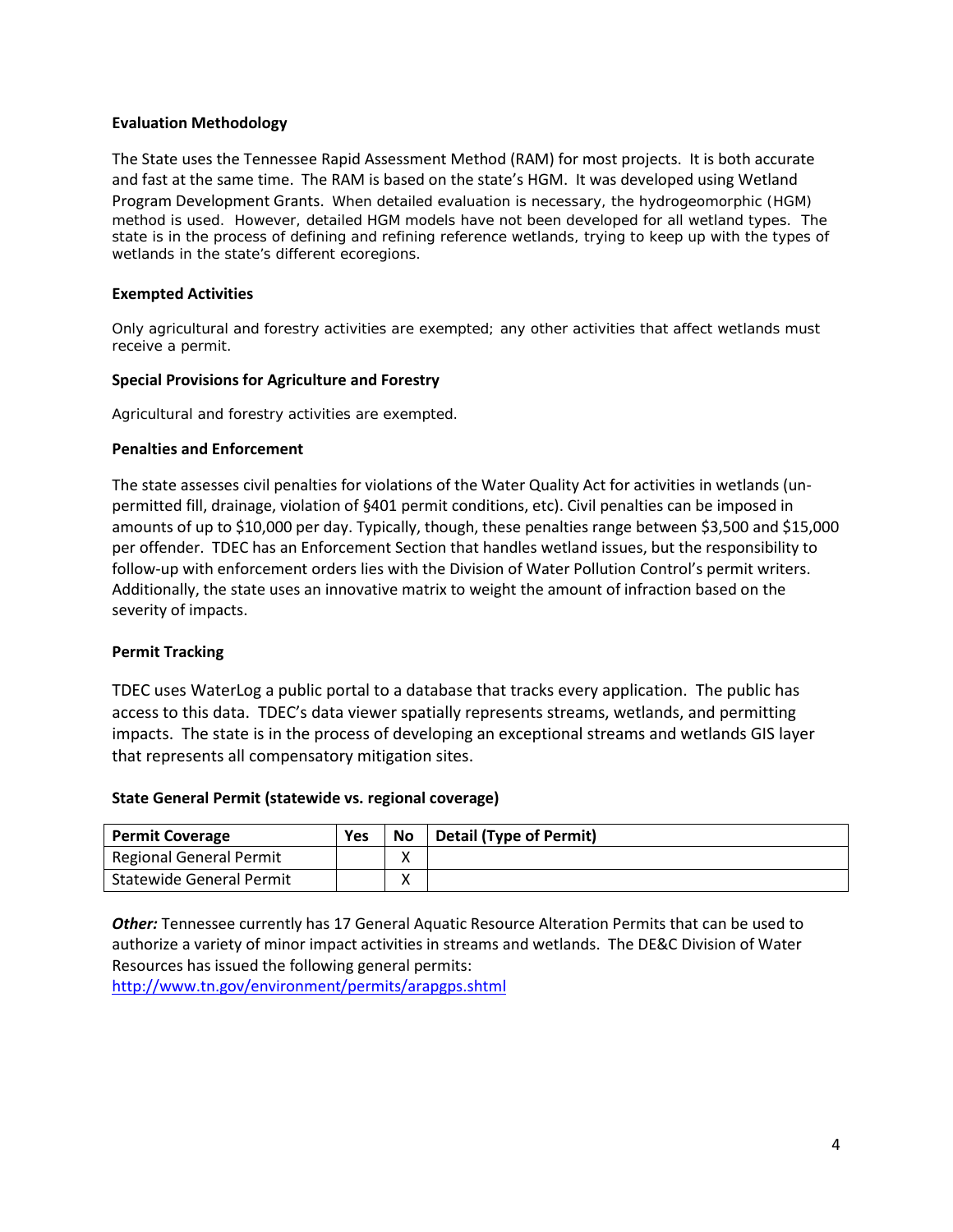## **Assumption of 404 Powers**

| <b>Assumption Status</b>         | Yes | No     | <b>Detail</b>                                         |
|----------------------------------|-----|--------|-------------------------------------------------------|
| Assumed                          |     | v<br>⋏ |                                                       |
| <b>Working Toward Assumption</b> |     | ⋏      |                                                       |
| <b>Explored Assumption</b>       | v   |        | Although Tennessee has explored assumption, the state |
|                                  |     |        | has no current plans to pursue assumption.            |

### **Joint permitting**

Tennessee has rules in place, which allow the U.S. Army Corps of Engineers (Corps) to issue joint public notices that serve as notice for the state's potential permit action as well as the Corps'.

### **Special Area Management Plans and Advanced Identification Plans**

None.

### **Buffer Protections**

The state provides some protections from construction for buffers through the statewide stormwater program. Additionally, Phase 1 and 2 MS4s must develop permanent buffers to achieve compliance with post-construction requirements.

### **Mitigation Policy**

The Aquatic Resources Alteration Rule requires that impacts resulting in lost resource value of waters of the state must be "offset by mitigation sufficient to result in no overall net loss of resource value." Under this regulation, a §401 certification or ARAP permit may not be issued unless proposed projects are designed to avoid impacts, minimize them, or provide mitigation. Replacement ratios typically start at 2:1, depending on the resource lost and the nature of the proposed mitigation.

TDEC rules guide compensatory mitigation in Tennessee. These rules include suggested ratios for common mitigation measures. Certain minor impacts to wetlands authorized under the state's General Aquatic Resource Alteration Permits are exempt from mitigation requirements if they do not exceed prescribed limits. The rules suggest ratios for the various common mitigation measures and establish an alternative of an appropriate resource value assessment.

TWRA reviews public notices for §401 certification and ARAP permits to ensure that the proposed impacts and mitigation comply with the Basic Minimum Compensatory Mitigation Requirements developed by TDEC, TWRA, EPA, Corps, and FWS. TWRA also ensures that permits follow the mitigation ratios laid out in the TDEC mitigation rules.

# **Mitigation Database**

The Water Resourc e Division's WaterLog-based permit database tracks information on applications, permits, severity of impacts, location, where mitigation is occurring, mitigation monitoring reports, and comments.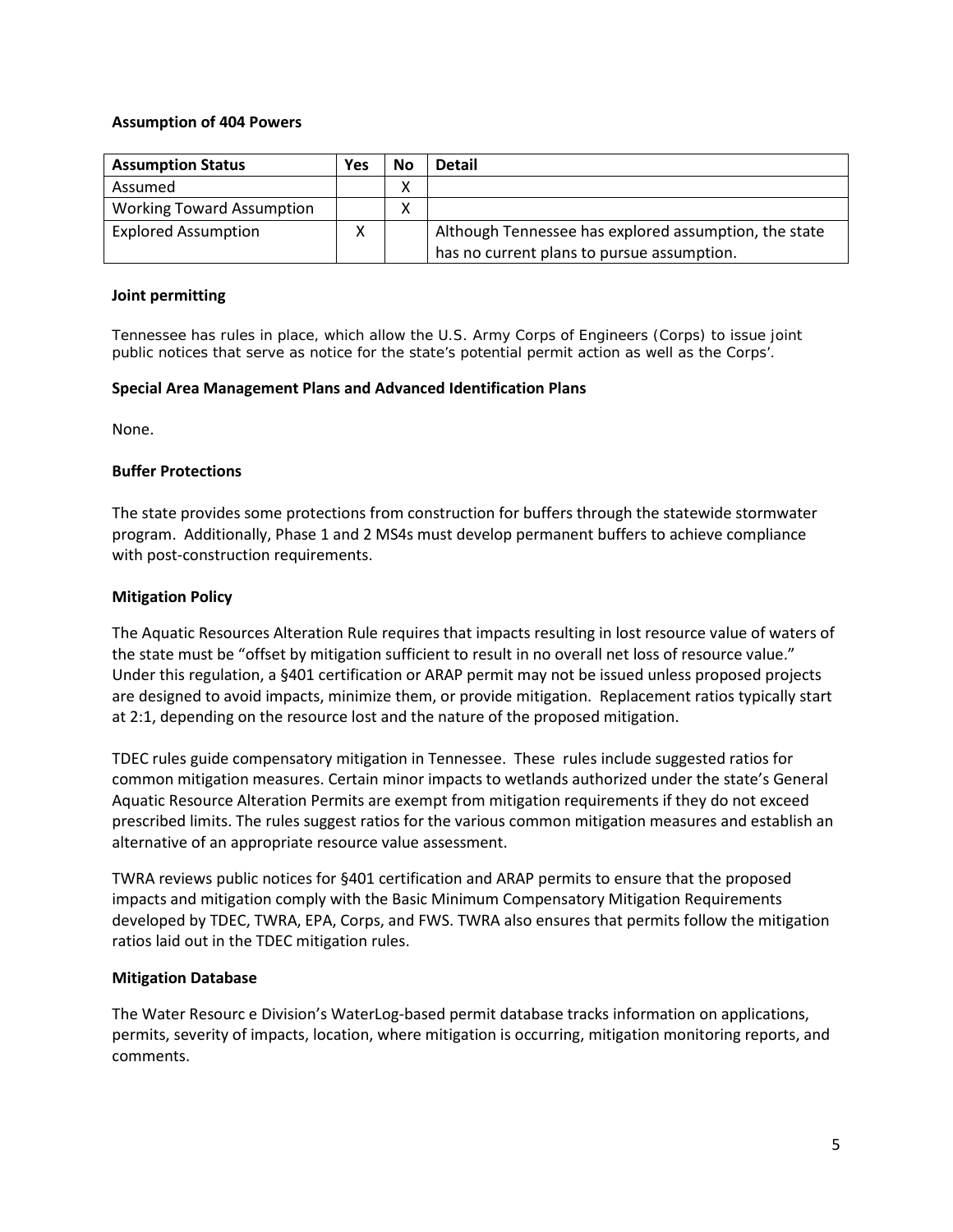### <span id="page-5-0"></span>**Section C. Monitoring and Assessment**

#### **Agency Responsible for Wetland Monitoring and Assessment**

The Department of Environment and Conservation (TDEC) collects and analyzes data on wetlands water quality. TDEC's wetland assessment methodology is still evolving. The Tennessee Wildlife Resources Agency (TWRA) monitors wetland hydrology related to habitat.

### **Mapping/Inventory**

National Wetlands Inventory (NWI) maps have been done for Tennessee based on the Cowardin classification. The inventory was based on 1980 aerial photography. No detailed status and trends study has been conducted. NWI maps are used for desktop analysis to determine whether or not an application has potential for wwetland impact (using aerial imagery). NWI, however, is only the starting point, though. The state also uses vegetation and soils information to make further assessment. TDEC is working with Tennessee Technical University to update the NWI maps and refine them when possible.

### **State Wetland Mapping Public Portal**

TCEC MapViewer <http://tnmap.tn.gov/>

Tennessee GIS: Wetlands <http://www.tngis.org/wetlands.htm>

Tennessee Wildlife Resources Agency Wetland Maps Website [http://www.tn.gov/twra/gis/nwi\\_wetlands.html](http://www.tn.gov/twra/gis/nwi_wetlands.html)

#### **Wetland Classification and Assessment**

The State primarily uses Tennessee Valley Authority Rapid Assessment Method (TVARAM) [\(https://sewwg.rti.org/LinkClick.aspx?fileticket=5k7hIwHC3UI%3D&tabid=60\)](https://sewwg.rti.org/LinkClick.aspx?fileticket=5k7hIwHC3UI%3D&tabid=60). Tennessee has collaborated with Tennessee Technological University and EPA to develop HGM methodology for some wetland classifications. This method has been used some to determine quality and function of wetlands proposed for alteration.

#### **Statewide Wetland Monitoring Plan**

Tennessee does not currently have a state wetland monitoring plan. However, they do have a plan to identify and classify reference wetlands.

#### **Overall Wetland Gain and Loss Tracking System**

Overall wetland gain and loss is not tracked in an integrated way by the state. This data is partially in the WaterLog database, but would have to be mined to determine offset of resources. WaterLog allows users to queery projects with wetland losses. Theoretically, this information could be manually calculated. Voluntary restoration efforts are tracked if required ARAP or 401 Certification.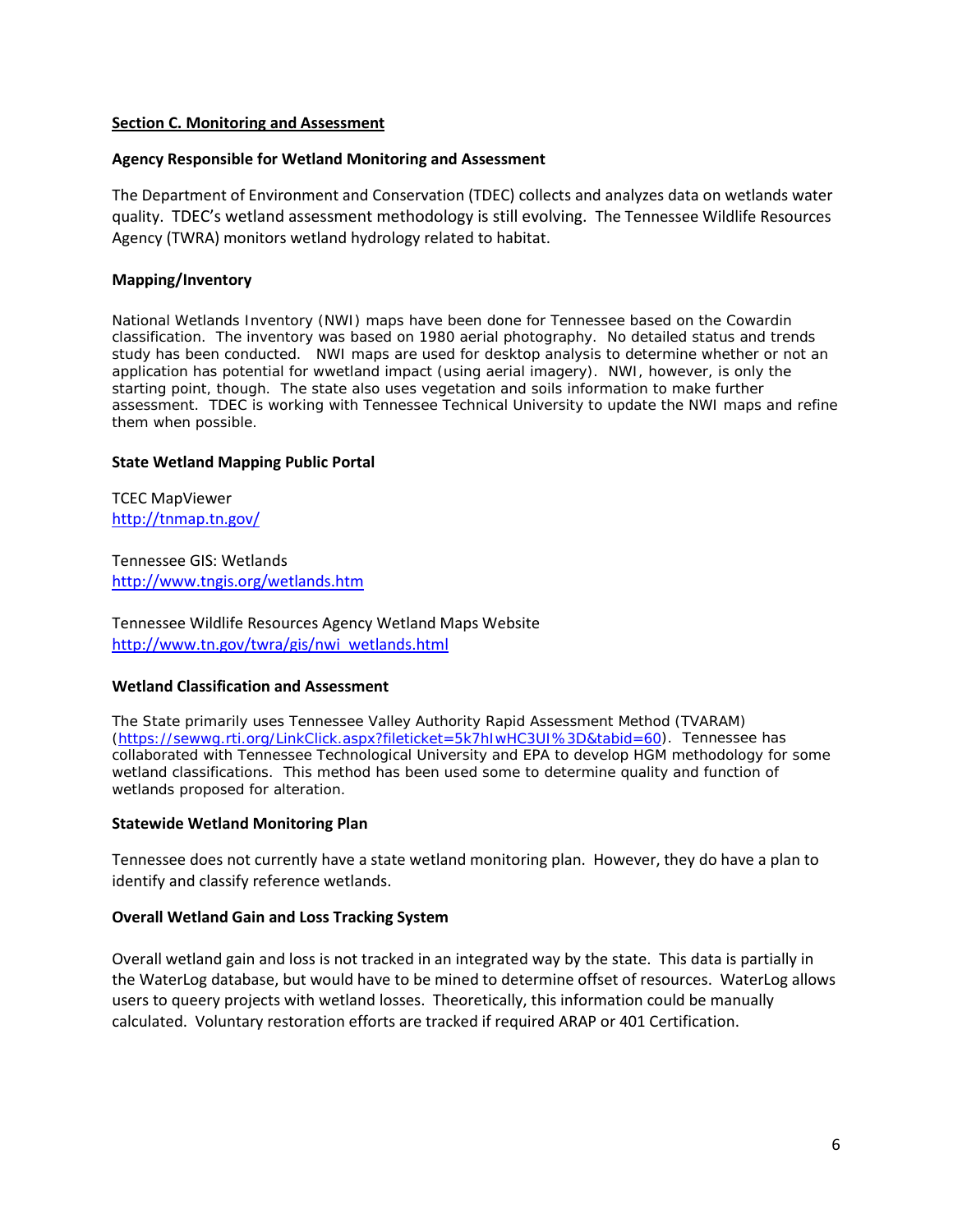# **Wetland Monitoring and Assessment Characteristics**

| Level     | None | Level 1 | Level 2   | Level 3    |
|-----------|------|---------|-----------|------------|
| Tennessee |      |         |           |            |
|           |      |         |           |            |
| туре      | None | IBI     | Condition | Functional |

| Tennessee        |             |                         |         |  |
|------------------|-------------|-------------------------|---------|--|
|                  |             |                         |         |  |
| <b>Erequency</b> | <b>None</b> | <b>Project Specific</b> | Ongoing |  |

| Frequency | None | <b>Project Specific</b> | Ongoing |
|-----------|------|-------------------------|---------|
| Tennessee |      |                         |         |

*Description:* TDEC has developed a functional assessment methodology (the Tennessee Rapid Assessment Methodology (TRAM)) to assess the quality of wetlands. This methodology is based on the Ohio Rapid Assessment Methodology and has been modified to account for differences between Ohio and Tennessee.

TDEC also has developed two hydrogeomorphic (HGM) models and is in the process of developing a third in coordination with TWRA, FWS, Corps, EPA, and USDA. TDEC hopes to eventually combine the use of the TRAM, a primarily qualitative assessment, with the more quantitative HGM assessments.

These methodologies allow TDEC to assign wetlands a tier category for antidegradation regulatory purposes. The assessments also justify permit decisions in the §401 or ARAP application processes.6 TDEC is considering using an assessment methodology to determine wetland mitigation requirements. The agency is proposing a seminar under its current EPA Program Development Grant for all applicable agencies to discuss feasibility.

# **Participation in National Wetland Condition Assessment**

| <b>NWCA Study Type</b>             | Yes | No |
|------------------------------------|-----|----|
| <b>National Study</b>              |     |    |
| <b>State Intensification Study</b> |     |    |

*Detail:* The state employed consultants to assist with the 2011 NWCA work. Tennessee is interested in conducting an NWCA Intensification Study in 2016.

# <span id="page-6-0"></span>**Section D. Water Quality Standards**

# **Wetland and Water Quality Standards**

| <b>Type</b>             | <b>None</b> | <b>Use Existing</b> | In Process | <b>Adopted</b> | <b>Future</b>     |
|-------------------------|-------------|---------------------|------------|----------------|-------------------|
|                         |             | <b>WQ</b>           |            |                | <b>Direction</b>  |
|                         |             | <b>Standards</b>    |            |                |                   |
| <b>Wetland-specific</b> |             | χ                   |            |                | May be interested |
| <b>Designated Uses</b>  |             |                     |            |                | in creating these |
|                         |             |                     |            |                | in the future     |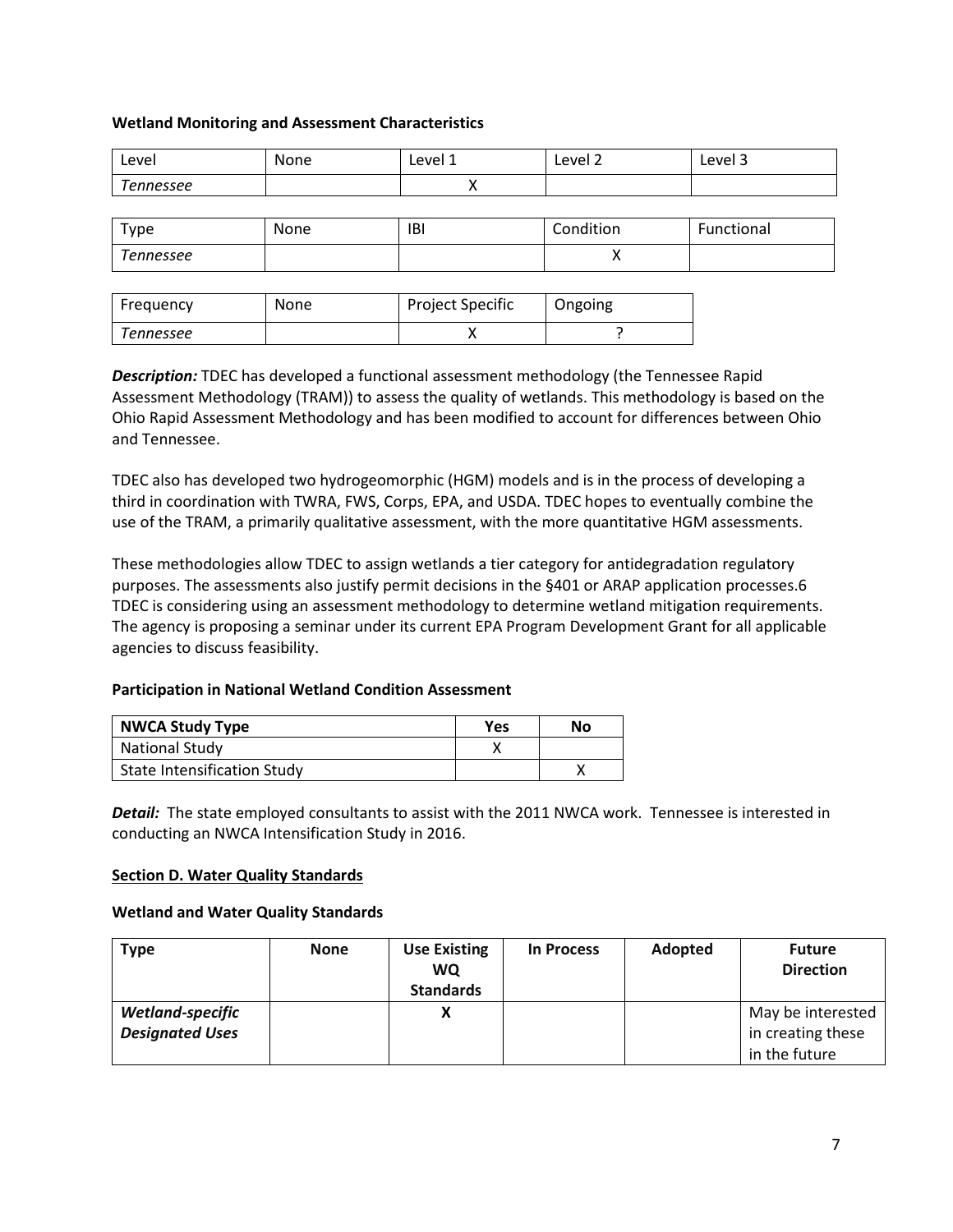| Narrative criteria in | X                       |                | May be interested |
|-----------------------|-------------------------|----------------|-------------------|
| the standards to      |                         |                | in creating these |
| protect designated    |                         |                | in the future     |
| wetland uses          |                         |                |                   |
| Numeric criteria in   | $\overline{\mathbf{X}}$ |                |                   |
| the standards         | <b>Need to</b>          |                |                   |
| based on wetland      | remove                  |                |                   |
| type and location     | stream-                 |                |                   |
| to protect the        | created                 |                |                   |
| designated uses       | criteria for            |                |                   |
|                       | wetlands                |                |                   |
|                       | within state            |                |                   |
|                       | <b>rules</b>            |                |                   |
| Anti-degradation      |                         | X              |                   |
| policy includes       |                         | Wetlands are   |                   |
| wetlands              |                         | included in A- |                   |
|                       |                         | D policy;      |                   |
|                       |                         | working great  |                   |
|                       |                         | for wetlands   |                   |

# *Description:*

- Tennessee does not have water quality standards specific to wetlands. Wetlands are covered by the water quality standards and designated uses for all surface waters of the state.
- The state currently applies stream-specific standards to wetlands. These need to be removed from state rules.
- TDEC's Planning and Standards Section is working to develop wetland-specific criteria.
- Tennessee has anti-degradation standards that apply to all waters of the state, and that are used in the §401 and ARAP permitting processes (*see Section II, Regulatory Programs, 401 certification program*).
- Source permit decisions for wetlands (NPDES) are based on the resource values of wetlands. If an activity is proposed that results in loss of resource values, then applicant must avoid, minimize, and/or compensate for these losses.
- Tennessee's water quality standards and associated designated uses are designed to protect the "resource values," or functions, of waters of the state. Resource values include the ability of water resources to: filter, settle, and/or eliminate pollutants; prevent the entry of pollutants into downstream waters; assist in flood prevention; provide habitat for fish, aquatic life, livestock and water fowl; provide drinking water for wildlife and water fowl; provide and support recreational uses; and provide both safe and adequate quality and quantity of drinking water.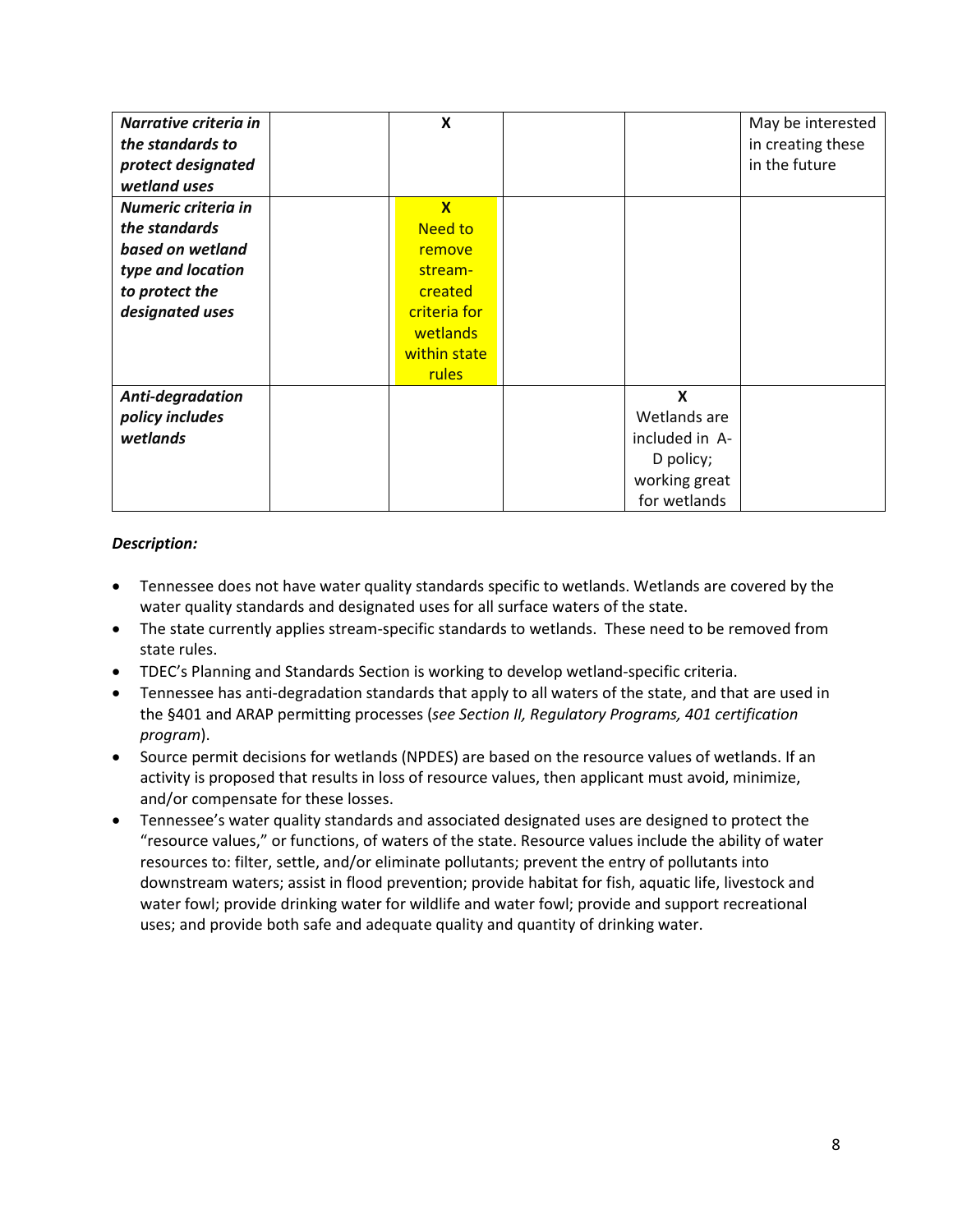# <span id="page-8-0"></span>**Section E. Voluntary Wetland Restoration**

Tennesee has a formal Voluntary Wetland Restoration Program through the Tennessee Wetland Acquisition Fund.

| <b>Type of Work</b>              | <b>YES</b> | <b>NO</b> | <b>Description</b>                         |
|----------------------------------|------------|-----------|--------------------------------------------|
| Fund Wetland Restoration (may    |            |           | Tennessee Wetland Acquisition Fund (TNWAF) |
| include easement agreements)     |            |           |                                            |
| <b>Private Land Restoration</b>  |            | x         |                                            |
| <b>Public Land Restoration</b>   |            |           | Tennessee Wetland Acquisition Fund (TNWAF) |
| <b>Technical Assistance</b>      | Unknown    |           |                                            |
| Tax Incentives                   |            | Χ         |                                            |
| Other - Real Estate Transfer Tax |            |           | Resources can be used to fund TNWAF        |

# **Types of Wetland Restoration Work Funded by the State:**

**Description:** The Tennessee Wildlife Resources Agency (TWRA) administers the state's wetland restoration program, which is called the *Tennessee Wetland Acquisition Fund*. This program is funded by a real estate transfer tax to acquire, manage and restore wetland properties. Since the fund's inception in 1986, it has acquired both wetlands and buffer zones. The state legislature periodically allows the agency to use the fund to purchase upland areas in regions that have few wetlands. TWRA reforests much of the land that has been converted for agriculture and conducts enhancement in wetland areas for waterfowl and shorebirds. This includes the creation of refuges and planting and managing vegetation. These areas are managed by staff members, who also monitor bird use and vegetation success.

Additionally, the Land Reclamation Section of the TDEC Water Pollution Control Division creates wetlands as part of its acid mine runoff treatment systems. The section builds created wetlands as the last stage in a series of acid drainage treatments. Funds are usually provided by state appropriations, the U.S. Office of Surface Mining, and matching money from agencies such as EPA and TWRA. The section monitors the success of these created wetlands with water quality sampling.

# **Voluntary Wetland Restoration Program Components**

| <b>Wetland Restoration Efforts</b> | Nothing in   | <b>Planning</b> | <b>In Progress</b> | Mature/  |
|------------------------------------|--------------|-----------------|--------------------|----------|
|                                    | the Works    |                 |                    | Complete |
| Program has a set of restoration   | Unknown      |                 |                    |          |
| goals                              | (General-    |                 |                    |          |
|                                    | For          |                 |                    |          |
|                                    | recreational |                 |                    |          |
|                                    | hunting and  |                 |                    |          |
|                                    | fishing)     |                 |                    |          |
| Coordinate with relevant           | Unknown      |                 |                    |          |
| agencies that outline              |              |                 |                    |          |
| restoration/protection goals and   |              |                 |                    |          |
| strategies and timeframes          |              |                 |                    |          |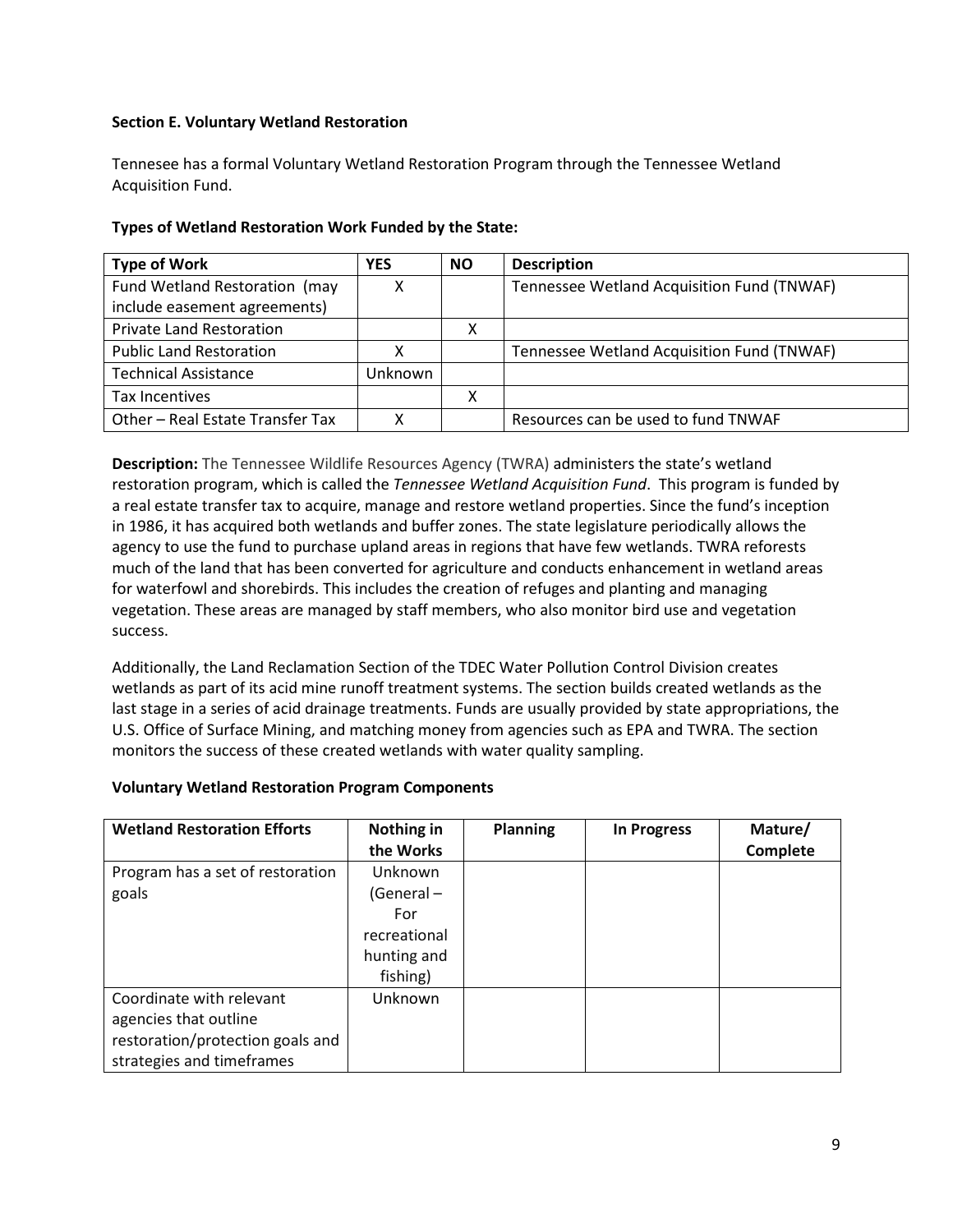| Developed multi-agency body to  | Unknown        |  |  |
|---------------------------------|----------------|--|--|
| coordinate restoration/         |                |  |  |
| protection efforts              |                |  |  |
| Set restoration goals based on  | <b>Unknown</b> |  |  |
| agency objectives and available |                |  |  |
| information                     |                |  |  |

# **Goals for Restoration Projects**

| Goal                                    | <b>Yes</b> | No | <b>Description</b> |
|-----------------------------------------|------------|----|--------------------|
| No Net Loss                             |            | x  |                    |
| Reverse Loss/Net Gain                   |            | χ  |                    |
| Nonpoint Source Pollution (NPS)/WQ      |            | χ  |                    |
| <b>Total Maximum Daily Load (TMDLs)</b> |            | χ  |                    |
| Habitat                                 | x          |    |                    |
| <b>Coastal Protection</b>               | N/A        |    |                    |
| <b>Floodwater Protection</b>            |            | Χ  |                    |
| Groundwater                             |            | χ  |                    |
| Other (please describe)                 |            | x  |                    |

# **Landowner Guides and Handbooks to Assist with Voluntary Wetland Restoration Efforts**

None currently.

# <span id="page-9-0"></span>**Section F. Innovative and/or Highly Effective Education and Outreach**

TDEC educates all field staff. Additionally, by December 2015 a state-coordinated training will be conducted for professionals in wetland identification, delineation and condition assessment with the TVARAM to facilitate wetland work and restoration potential.

# **Section G. Climate Change and Wetlands**

There is no work currently taking place on climate change issues within the state wetland program. Additionally, Tennessee has not developed a statewide adaptation plan. Some informal work is taking place at Denver State University. University and NRCS projects are looking at carbon sequestration in wetlands, but this effort is separate from the state wetland program. The State is interested in the stability of natural resources in a changing climate, however and focuses on preservation of headwater and sensitive areas through compensation mitigation.

Tennessee has acknowledged that climate change is as a primary challenge to conserving the state's wildlife populations. The state has studied the impacts of climate change on wildlife and published a report on impacts and providing recommendations in the 2009 report *Climate Change and Potential Impacts to Wildlife in Tennessee* [\(http://www.tn.gov/twra/pdfs/tnclimatechange.pdf\)](http://www.tn.gov/twra/pdfs/tnclimatechange.pdf). This report specifically identifies the importance of wetland habitat and provides recommendations for conserving wetlands and buffers.

Additionally, a study by the University of Tennessee's Center for Integrated Environmental Research, entitled *Economic Impacts of Climate Change on Tennessee* (2008) includes discussion of wetland value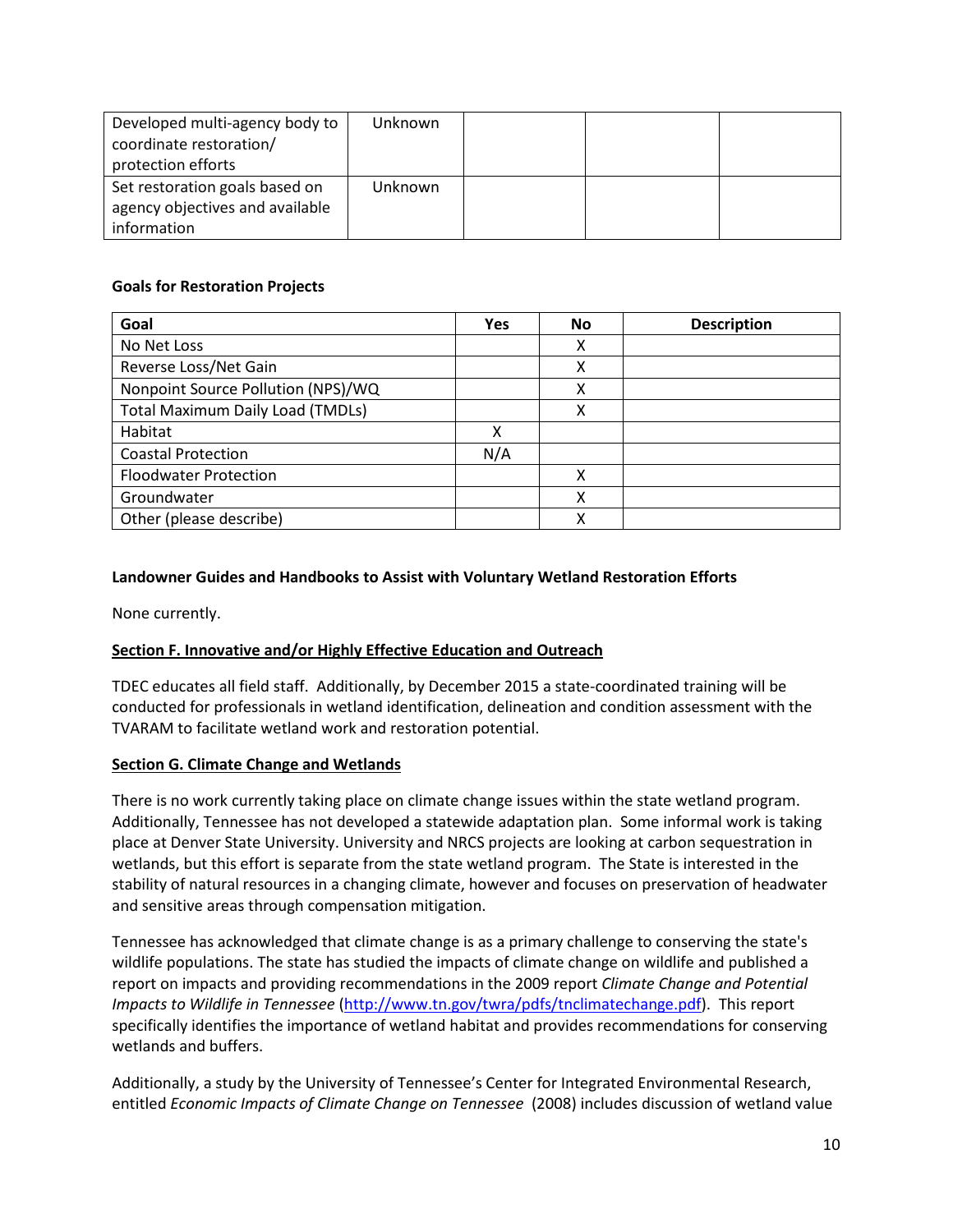### and threats to these resources is openly discussed

[\(http://cier.umd.edu/climateadaptation/Tennessee%20Economic%20Impacts%20of%20Climate%20Cha](http://cier.umd.edu/climateadaptation/Tennessee%20Economic%20Impacts%20of%20Climate%20Change%20Full%20Report.pdf) [nge%20Full%20Report.pdf\)](http://cier.umd.edu/climateadaptation/Tennessee%20Economic%20Impacts%20of%20Climate%20Change%20Full%20Report.pdf). A quote from this report follows:

*"Tennessee is home to around 787,000 acres of wetlands, which have been called nature's water filters (Association of State Wetland Managers 2008). These are highly susceptible to higher temperatures, increases in atmospheric carbon dioxide, and changes in precipitation. Yet wetlands provide important ecological and water purification services for the state. For example, one study quantifying the impacts of water construction on wetlands estimated that the replacement costs per acre range from \$350 to over \$25,000 (USEPA 1997). A 20 percent loss of wetland acreage would cost the state from \$55 million to nearly \$4 billion. A \$2 billion cost to the state would amount to nearly \$3.5 billion in direct and indirect expenses throughout the state's economy (RESI 2008)."*

### <span id="page-10-0"></span>**Section H. Integration**

| Entity/Program Area                            | Yes/No     | Description of the Connection                                                                                     |  |  |
|------------------------------------------------|------------|-------------------------------------------------------------------------------------------------------------------|--|--|
| NPDES/Stormwater                               | <b>YES</b> | The State's stormwater Manager is house with the 401                                                              |  |  |
|                                                |            | certification section. The state SW program manager                                                               |  |  |
|                                                |            | helped develop permit conditions for 401 certifications;                                                          |  |  |
|                                                |            | also connections with SW General Permits and ARAP                                                                 |  |  |
|                                                |            | permits; do inspections for SW compliance. All who                                                                |  |  |
|                                                |            | apply for 401 know that wetland conditions have been                                                              |  |  |
|                                                |            | established to determine mitigation needs.                                                                        |  |  |
| 303(d)                                         | <b>YES</b> | The state documents impaired wetlands using condition                                                             |  |  |
|                                                |            | assessment; currently streamlining TVARAM to establish                                                            |  |  |
|                                                |            | condition determination. Greater areas to offset                                                                  |  |  |
|                                                |            | including much higher ratios for compensation.                                                                    |  |  |
| 305(b) reporting on wetlands                   | $\sim$     | Marginally                                                                                                        |  |  |
| <b>Total Maximum Daily Load (TMDLs)</b>        | <b>NO</b>  |                                                                                                                   |  |  |
| Climate Change/ Resiliency                     | Indirectly | (See previous section)                                                                                            |  |  |
|                                                |            |                                                                                                                   |  |  |
| Land Use / Watershed planning                  | <b>YES</b> | The Division of Water Pollution Control has established a<br>watershed approach to permitting and water resource  |  |  |
|                                                |            | planning. The watershed plans currently include the                                                               |  |  |
|                                                |            | limited information available on wetlands resources in a<br>format that can be used. Although NWI information has |  |  |
|                                                |            | been digitized, attribute data is such that it cannot be                                                          |  |  |
|                                                |            | meaningfully utilized in the current planning                                                                     |  |  |
|                                                |            | process. The state has a Watershed Restoration                                                                    |  |  |
|                                                | <b>NO</b>  | Potential Tool that may include a wetland component.                                                              |  |  |
| Flood/Hazard Mitigation<br><b>Coastal Work</b> | N/A        |                                                                                                                   |  |  |
| <b>Wildlife Action Plan</b>                    | <b>YES</b> |                                                                                                                   |  |  |
| Statewide Comprehensive Outdoor                | <b>YES</b> | Extensive trails and parks system; includes some                                                                  |  |  |
| <b>Recreation Plan (SCORP)</b>                 |            | wetlands                                                                                                          |  |  |